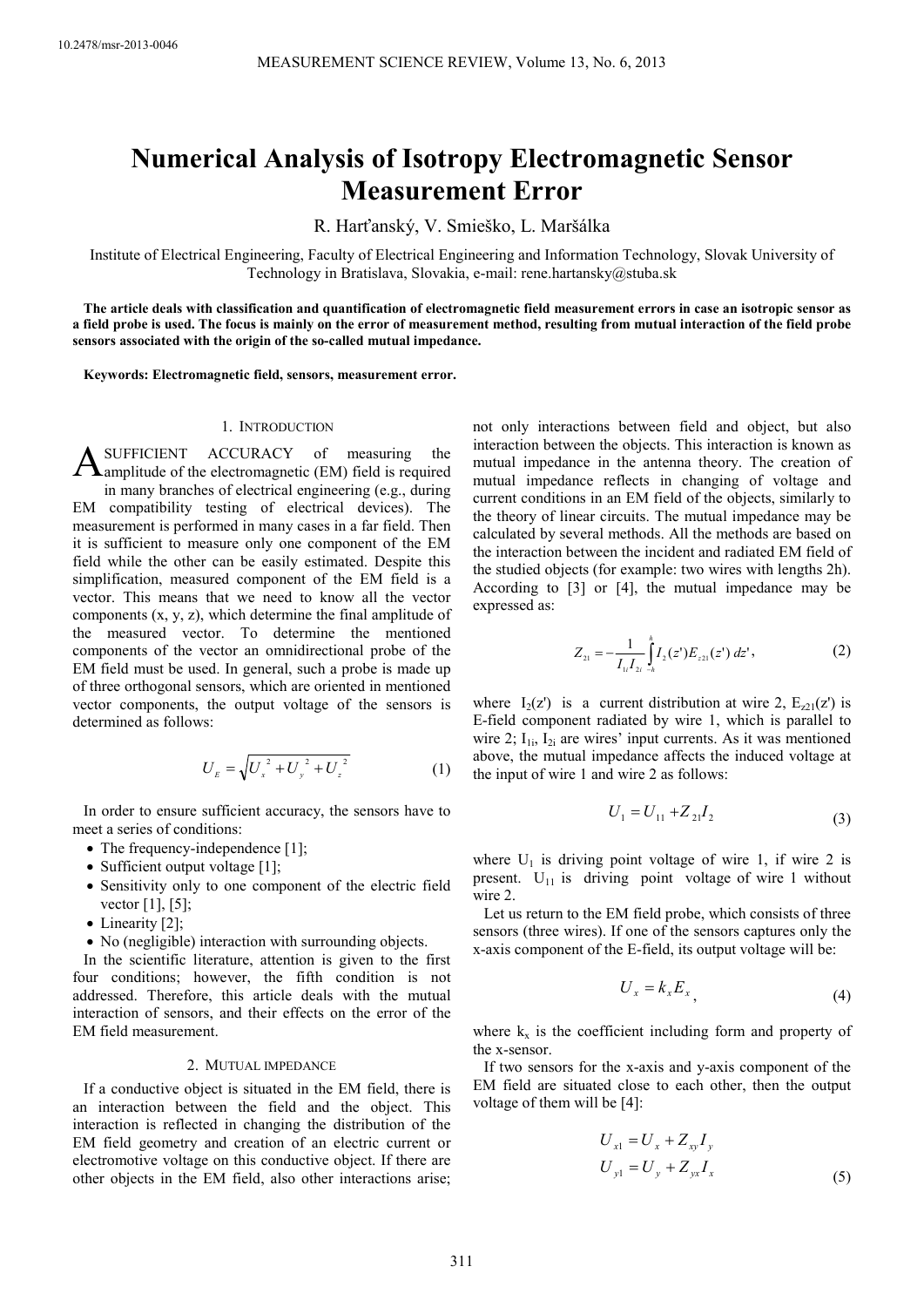If three sensors are situated in one probe, for all the components of EM field, then the output voltage of the sensors will be [4]:

$$
U_{x1} = U_x + Z_{xy}I_y + Z_{xz}I_z
$$
  
\n
$$
U_{y1} = U_y + Z_{yx}I_x + Z_{yz}I_z
$$
  
\n
$$
U_{z1} = U_z + Z_{zx}I_x + Z_{zy}I_y
$$
\n(6)

One can see that the sensors interact mutually, which results in a change of the output voltage. This influence brings to the measurement of EM field a systematic error, which can be expressed [2], e.g., for x-axis sensor, in the presence of another sensor as a percentage:

$$
\delta_{U_x} = \frac{Z_{xy} I_y}{U_x} .100\% \tag{7}
$$

and in the presence of the two other sensors:

$$
\delta_{U_x} = \frac{Z_{xy}I_y + Z_{xz}I_z}{U_x} .100\%
$$
\n(8)

## 3. NUMERICAL CALCULATION

Mutual impedance of the EM field sensors and its impact on the induced voltage at the sensor terminals may be calculated analytically or numerically. However, analytical calculation is very complex and it exceeds the scope of this work. Therefore, we will pay attention rather to numerical calculation, which may be used to calculate the mutual impedance between the sensors as well as the induced voltage at their terminals.

The numerical calculation was carried out using FEKO EM field solver. FEKO is based on the method of moments (MOM), a numerical technique used to convert these integral equations into a linear system that can be solved numerically using a computer [6], [7].

First, the sensor is placed into the planar wave EM field. The sensor is a wire (dipole) oriented to be tangentially to the electric field vector  $- E$  (Fig.1.). Next, the dipole's orientation is changed perpendicularly to the E vector, as Fig.2. shows. The intensity of E-field was 1 V/m and frequency was 477 MHz (resonant frequency for all sensors).

In both cases, the sensors were loaded by impedance of 75 Ω. In case of Fig.1., the calculated current is  $1.35$  mA, flowing via mentioned impedance. In case of Fig.2., the current is zero-value. The absolute value of the input impedance of the sensor in Fig.1. was 70.438 Ω.

Next, the model will consist of two sensors located very closely to each other, as it is shown in Fig.3. It is obvious from Fig.3. that one sensor is located tangentially and the other normally to the electric vector component of the incident EM field.



Fig.1. Impact of EM wave on tangentially oriented sensor.



Fig.2. Impact of EM wave on normally oriented sensor.



Fig. 3. Arrangement of two sensors in EM field.

# 4. RESULTS

Based on simulation models (Fig.1., Fig.2. and Fig.3.) we performed the calculation of input impedance of the sensor positioned on the z-axis, which depends on the position of the sensor situated on the y-axis. Fig.4. and Fig.5. show only the change of the input impedance of the z-sensor. One can see that the input impedance variation of the examined dipole will be zero if the second dipole is placed in a considerable distance from the examined dipole. A similar effect may be reached by locating the second sensor near the center or at the end of the examined sensor. The design of the EM field probe has to be based on Fig.4. and Fig.5. to minimize the interactions between the sensors.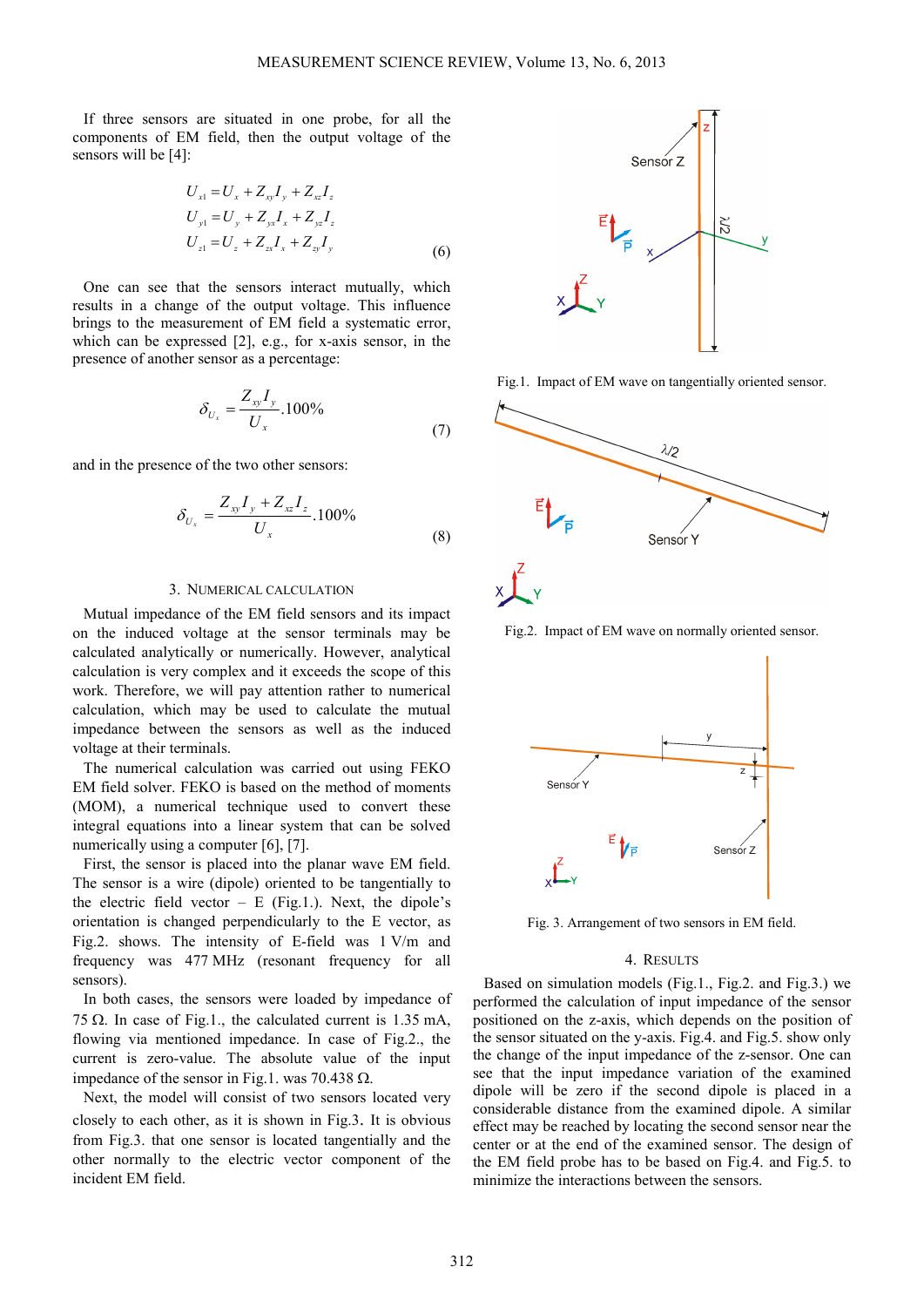Next, we focused on the calculation of the induced current on the y-sensor, which is oriented normally to the E vector of the incident EM field (see Fig.6. and Fig.7.). Unlike the previous case, the induced current takes a zero value only if the examined sensors are sufficiently far apart.



Fig.4. Dependence of input impedance variation in case of z-sensor on relative position of the sensors - shift in x-direction.



Fig.5. Dependence of input impedance variation in case of z-sensor on relative position of the sensors - shift in y-direction.



Fig.6. Induced current of y-sensor depending on relative position of the sensors - shift in x-direction.



Fig.7. Induced current of y-sensor depending on relative position of the sensors - shift in y-direction.

To quantify the effect of mutual impedance on the accuracy of the EM field measurement, we have to build on Fig.4. to Fig.7., and the modified equation (1) valid for two sensors:

$$
\delta U_{E} = \frac{\sqrt{(Z_{inZ} \cdot I_{inZ})^2 + (Z_{inY} \cdot I_{inY})^2 - Z_{0Z} \cdot I_{inZ}} 100\%}{Z_{0Z} \cdot I_{inZ}}
$$
\n
$$
= \frac{\sqrt{(Z_{inZ} \cdot 1.35mA)^2 + (75 \cdot I_{inY})^2 - 70.43 \cdot 1.35mA}}{70.43 \cdot 1.35mA}
$$
\n(9)

Shape of the relative error caused by the existence of the mutual impedance is the same as it is the case shown in Fig.4. and Fig.5. In case of another sensor located on the yaxis, the specific values of E-field measurement relative error on z-axis are shown in Fig.8. and Fig.9.



Fig.8. Relative error of z-sensor induced voltage depending on relative position of the sensors - shift in x-direction.



Fig.9. Relative error of z-sensor induced voltage depending on relative position of the sensors - shift in y-direction.

As we can see, the relative error of sensor induced voltage, if the y-sensor is involved, does not exceed 1 % value of any considered combination of mutual positions. Thus, we can conclude that the mutual impedance does not have any significant influence on the EM field measurement error.

#### 5. CONCLUSION

In case of the EM field measurement with multiple sensors, which are situated close to each other, there is the mutual impedance between the sensors, which may affect the measured results by up to  $1\%$  error, depending on relative positions of the sensors.